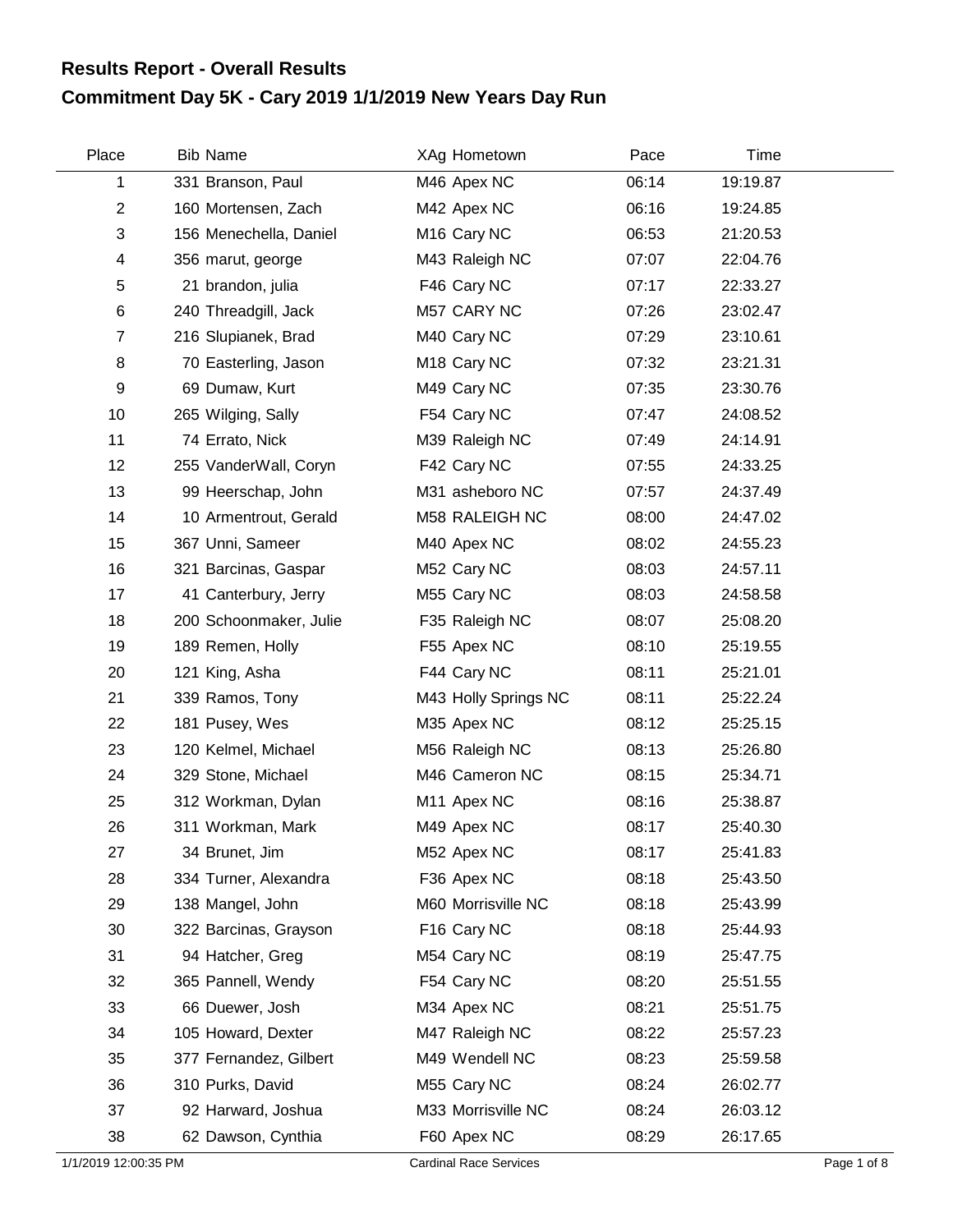| Place | <b>Bib Name</b>         | XAg Hometown               | Pace  | Time     |  |
|-------|-------------------------|----------------------------|-------|----------|--|
| 39    | 267 Williams, Brandon   | M10 Fuquay-Varina NC       | 08:31 | 26:22.72 |  |
| 40    | 301 Saxton, Hannah      | F19 Holly Springs NC       | 08:33 | 26:29.97 |  |
| 41    | 19 Blake, Meredith      | F46 Apex NC                | 08:34 | 26:32.67 |  |
| 42    | 194 Ross, Carston       | M <sub>15</sub> Raleigh NC | 08:34 | 26:33.70 |  |
| 43    | 263 Whitlow, Todd       | M42 Raleigh NC             | 08:35 | 26:37.20 |  |
| 44    | 277 Young, Danny        | M36 Raleigh NC             | 08:41 | 26:55.86 |  |
| 45    | 210 Silvestri, Sam      | M11 Apex NC                | 08:43 | 27:00.55 |  |
| 46    | 233 Svihovec, Brayden   | M9 Cary NC                 | 08:45 | 27:09.01 |  |
| 47    | 52 Coyne, Cash          | M57 Apex NC                | 08:46 | 27:10.43 |  |
| 48    | 234 Svihovec, Brian     | M41 Cary NC                | 08:47 | 27:13.27 |  |
| 49    | 266 Williams, Anthony   | M39 Raleigh NC             | 08:48 | 27:16.17 |  |
| 50    | 290 Garrity, John       | M60 Cary NC                | 08:52 | 27:29.21 |  |
| 51    | 76 Everitt, Mark        | M12 Apex NC                | 08:52 | 27:29.63 |  |
| 52    | 169 Nardi, Craig        | M45 CARY NC                | 08:53 | 27:31.55 |  |
| 53    | 122 King, Franklin      | M47 Cary NC                | 08:59 | 27:50.99 |  |
| 54    | 361 masier, terri       | F53 Cary NC                | 08:59 | 27:51.55 |  |
| 55    | 391 Bunnell, Rick       | M60                        | 09:01 | 27:56.44 |  |
| 56    | 353 Blaine, James       | M41 Raleigh NC             | 09:07 | 28:14.89 |  |
| 57    | 251 Valentine, Jacob    | M9 Cary NC                 | 09:08 | 28:17.43 |  |
| 58    | 198 Schoolman, Brian    | M47 Raleigh NC             | 09:09 | 28:20.39 |  |
| 59    | 360 Russell, Brian      | M60 Raleigh NC             | 09:13 | 28:34.72 |  |
| 60    | 337 Turner, Camaryn     | F2 Apex NC                 | 09:14 | 28:36.17 |  |
| 61    | 336 Turner, Braylan     | M7 Apex NC                 | 09:16 | 28:44.30 |  |
| 62    | 118 kardon, Eric        | M22 Raleigh NC             | 09:17 | 28:46.29 |  |
| 63    | 119 Kardon, Mary Lynn   | F56 Raleigh NC             | 09:17 | 28:47.02 |  |
| 64    | 323 Barcinas, Trey      | M <sub>11</sub> Cary NC    | 09:19 | 28:52.07 |  |
| 65    | 55 Dalton, Lynda        | F58 CARY NC                | 09:21 | 28:57.73 |  |
| 66    | 370 Fardir, Ellory      | M60 Cary NC                | 09:21 | 28:57.83 |  |
| 67    | 47 Chojnacki, Brandon   | M38 Holly Springs NC       | 09:21 | 28:59.61 |  |
| 68    | 281 Zegerman, Evan      | M11 Apex NC                | 09:26 | 29:13.59 |  |
| 69    | 279 Zegerman, Arno      | M45 Apex NC                | 09:26 | 29:14.03 |  |
| 70    | 46 Chi, Kelly           | F37 CARY NC                | 09:28 | 29:20.26 |  |
| 71    | 354 Novak, Paul         | M50 Apex NC                | 09:33 | 29:36.06 |  |
| 72    | 252 Valentine, Samantha | F10 Cary NC                | 09:34 | 29:39.98 |  |
| 73    | 90 Griffith, Ashley     | F24 RALEIGH NC             | 09:34 | 29:40.00 |  |
| 74    | 250 Valentine, Chris    | M44 Cary NC                | 09:34 | 29:40.95 |  |
| 75    | 291 Hollering, Brian    | M49 Apex NC                | 09:36 | 29:45.61 |  |
| 76    | 209 Silvestri, Jennifer | F42 Apex NC                | 09:37 | 29:47.70 |  |
| 77    | 302 Sheridan, Terry     | M10 CARY NC                | 09:38 | 29:52.98 |  |
| 78    | 303 Sheridan, Tim       | M62 CARY NC                | 09:40 | 29:56.64 |  |
| 79    | 217 Slupianek, Larry    | M71 Cary NC                | 09:41 | 30:00.19 |  |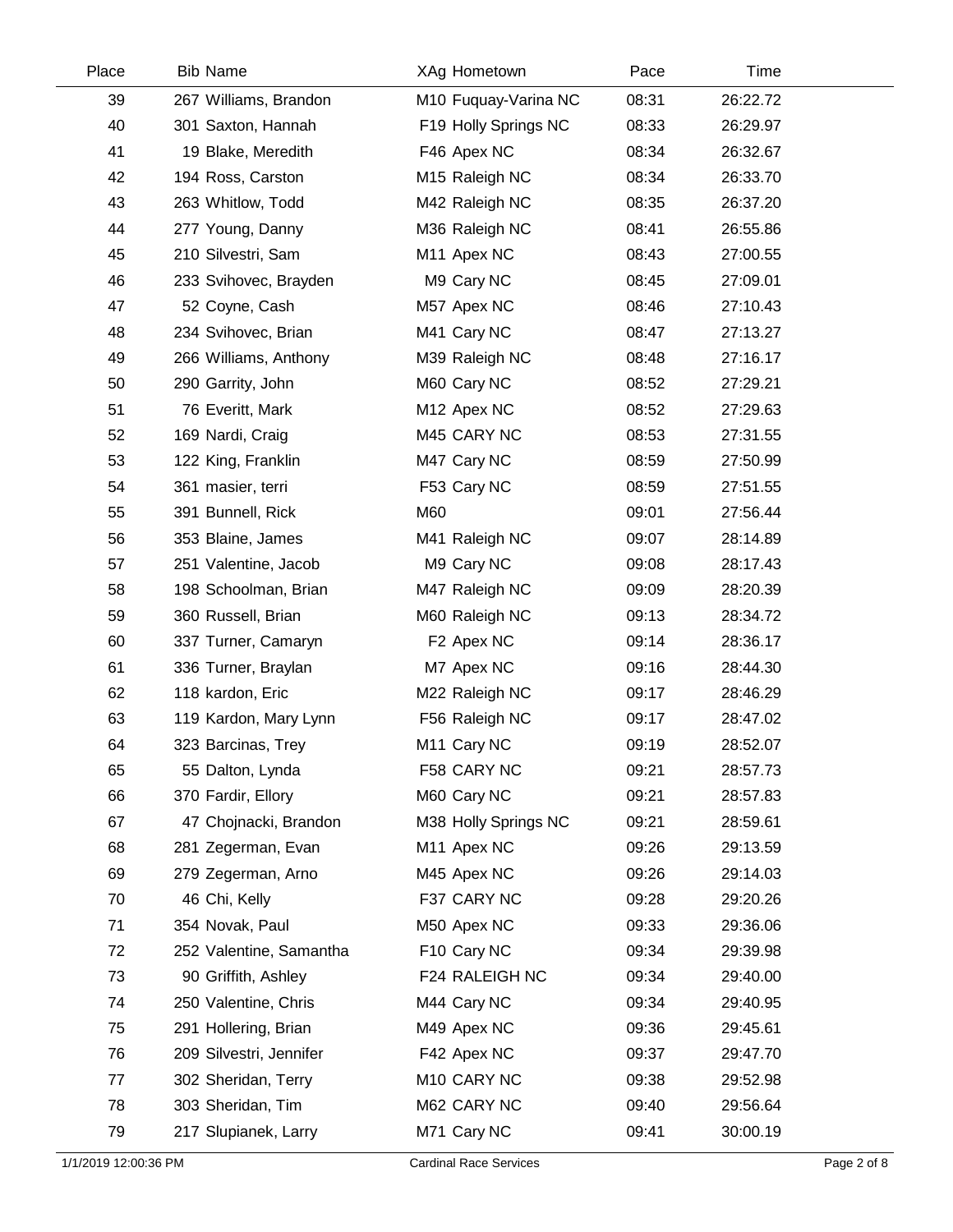| Place | <b>Bib Name</b>         | XAg Hometown            | Pace  | Time     |  |
|-------|-------------------------|-------------------------|-------|----------|--|
| 80    | 350 lynch, BRIAN        | M49 Holly Springs NC    | 09:42 | 30:05.52 |  |
| 81    | 351 lynch, kendra       | F46 Holly Springs NC    | 09:43 | 30:06.26 |  |
| 82    | 65 Duewer, Aaron        | M7 Apex NC              | 09:43 | 30:08.02 |  |
| 83    | 383 Gazdeck, Leslie     | F32 Cary NC             | 09:44 | 30:10.62 |  |
| 84    | 346 Dresler, Harald     | M50 Apex NC             | 09:45 | 30:13.66 |  |
| 85    | 33 Brunet, Greta        | F51 Apex NC             | 09:46 | 30:15.21 |  |
| 86    | 11 Attanur, Prashanth   | M32 Cary NC             | 09:47 | 30:19.69 |  |
| 87    | 14 Barbati, John        | M67 Cary NC             | 09:48 | 30:23.92 |  |
| 88    | 332 Gazdeck, Kyle       | M31 Cary NC             | 09:48 | 30:24.18 |  |
| 89    | 368 Huffman, Ryan       | M <sub>15</sub> Apex NC | 09:50 | 30:29.94 |  |
| 90    | 378 Carpenter, Evette   | F51 Morrisville NC      | 09:54 | 30:40.88 |  |
| 91    | 324 stefani, lucy       | f32 Raleigh NC          | 09:54 | 30:40.90 |  |
| 92    | 230 Sutton, Chris       | M49 RALEIGH NC          | 09:56 | 30:47.11 |  |
| 93    | 207 Shih, Giles         | M51 Apex NC             | 09:57 | 30:49.98 |  |
| 94    | 165 Murray, Jamie       | M46 Raleigh NC          | 09:59 | 30:57.58 |  |
| 95    | 82 Garrity, Lisq        | F59 Apex NC             | 10:00 | 30:58.89 |  |
| 96    | 75 Everitt, Holly       | F45 Apex NC             | 10:00 | 31:01.49 |  |
| 97    | 191 Reynolds, Thomas    | M54 Apex NC             | 10:01 | 31:04.52 |  |
| 98    | 348 Menge, Scott        | M60 Raleigh NC          | 10:04 | 31:10.91 |  |
| 99    | 335 Turner, Allyssa     | F11 Apex NC             | 10:06 | 31:19.65 |  |
| 100   | 241 Touchette, Crystal  | F50 Raleigh NC          | 10:07 | 31:21.00 |  |
| 101   | 64 Draper, Khalid       | M44 Raleigh NC          | 10:11 | 31:35.11 |  |
| 102   | 27 Bridgham, Lauren     | F10 Cary NC             | 10:12 | 31:38.50 |  |
| 103   | 259 Verburgt, Robert    | M70 Cary NC             | 10:13 | 31:40.49 |  |
| 104   | 2 Abbott, Meredith      | F13 Apex NC             | 10:14 | 31:42.89 |  |
| 105   | 26 Bridgham, Chuck      | M49 Cary NC             | 10:15 | 31:46.71 |  |
| 106   | 164 Murray, Chad        | M43 Raleigh NC          | 10:18 | 31:55.65 |  |
| 107   | 18 Bhatia, Dhvani       | F21 CARY NC             | 10:20 | 32:00.68 |  |
| 108   | 325 Nally, Patrick      | F31 Raleigh NC          | 10:23 | 32:10.66 |  |
| 109   | 136 Lounsbury, Richard  | M49 Apex NC             | 10:29 | 32:28.78 |  |
| 110   | 49 Clark, Lori          | F45 Raleigh NC          | 10:31 | 32:36.65 |  |
| 111   | 129 Kyle, Steven        | M42 Holly Springs NC    | 10:32 | 32:38.41 |  |
| 112   | 128 Kyle, Addison       | F12 Holly Springs NC    | 10:32 | 32:38.86 |  |
| 113   | 98 Heerschap, Jessie    | F28 asheboro NC         | 10:37 | 32:54.23 |  |
| 114   | 32 Brown, Travious      | F38 Cary NC             | 10:41 | 33:07.04 |  |
| 115   | 219 Smith, Linda        | F53 Clayton NC          | 10:42 | 33:11.07 |  |
| 116   | 262 Anderson, Kiki      | F44 CARY NC             | 10:43 | 33:12.77 |  |
| 117   | 284 Burghgraef, Richard | M48 Morrisville NC      | 10:43 | 33:13.38 |  |
| 118   | 80 Frederick, Rebecca   | F36 Apex NC             | 10:45 | 33:20.20 |  |
| 119   | 190 Reynolds, Sam       | M17 Apex NC             | 10:46 | 33:24.02 |  |
| 120   | 158 Menechella, Rachel  | F18 Cary NC             | 10:54 | 33:45.92 |  |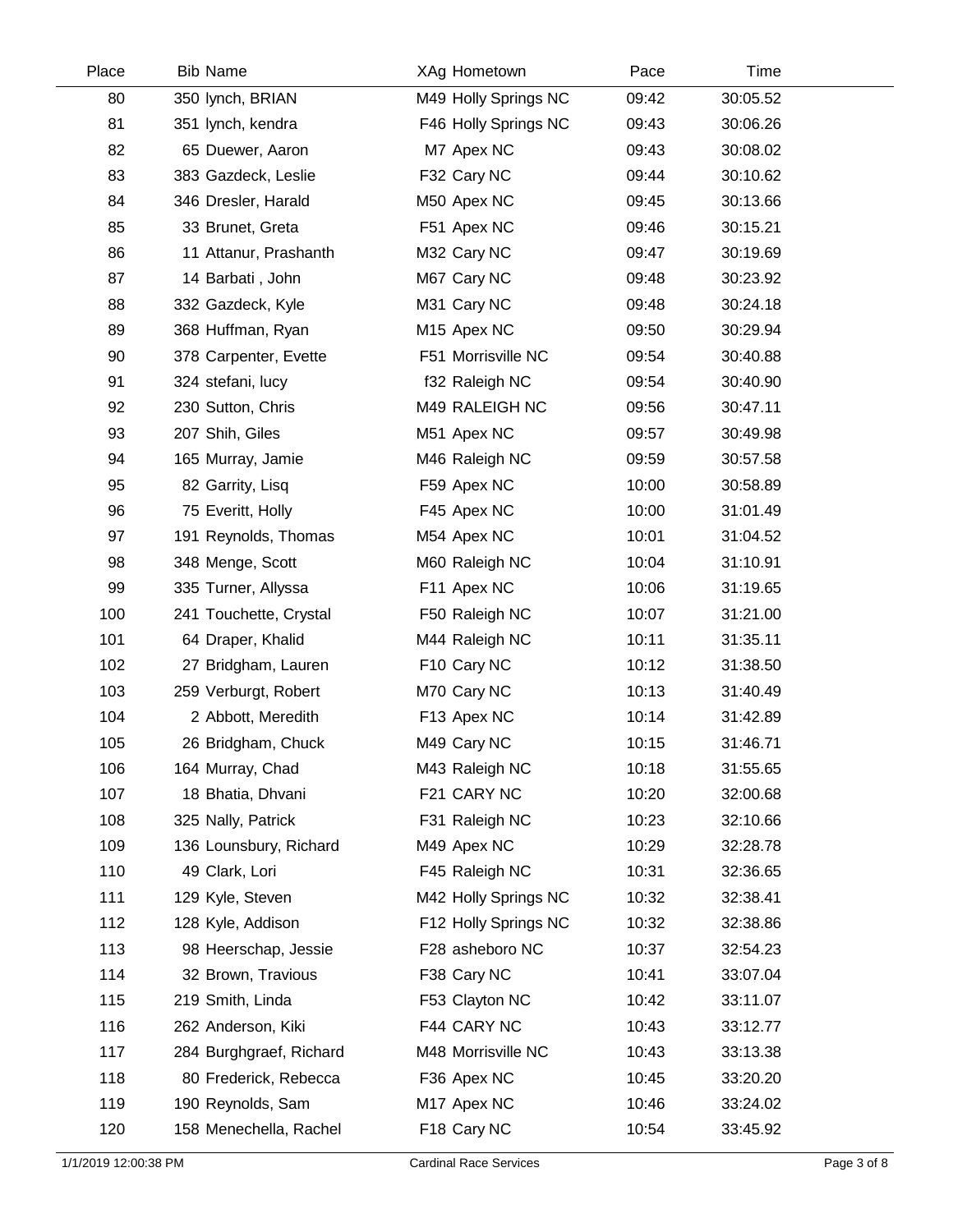| Place | <b>Bib Name</b>       | XAg Hometown            | Pace  | Time     |  |
|-------|-----------------------|-------------------------|-------|----------|--|
| 121   | 157 Menechella, Mark  | M20 Cary NC             | 10:54 | 33:47.37 |  |
| 122   | 143 Mason, Jack       | M <sub>12</sub> Cary NC | 10:54 | 33:48.85 |  |
| 123   | 187 Reed, TaShaun     | M15 Raleigh NC          | 10:55 | 33:50.44 |  |
| 124   | 100 Helm, Arron       | M47 Raleigh NC          | 10:55 | 33:51.36 |  |
| 125   | 258 VanderWall, Ian   | M9 Cary NC              | 10:57 | 33:55.78 |  |
| 126   | 314 Rearte, Apolo     | M7 Cary NC              | 10:57 | 33:56.10 |  |
| 127   | 132 Lee, Jadine       | F64 Raleigh NC          | 11:00 | 34:06.36 |  |
| 128   | 389 Gilchrist, Pamela | F44                     | 11:01 | 34:09.57 |  |
| 129   | 280 Zegerman, Carla   | M52 Apex NC             | 11:01 | 34:09.88 |  |
| 130   | 231 Sutton, Rhonda    | F54 RALEIGH NC          | 11:03 | 34:15.94 |  |
| 131   | 102 Hoff, Lisa        | F57 Raleigh NC          | 11:08 | 34:29.42 |  |
| 132   | 101 Hepburn, Margaret | F47 Carrboro NC         | 11:09 | 34:34.11 |  |
| 133   | 68 Duewer, Nathan     | M9 Apex NC              | 11:18 | 35:00.32 |  |
| 134   | 67 Duewer, Kelly      | F34 Apex NC             | 11:19 | 35:06.38 |  |
| 135   | 22 Bratton, Sarah     | F36 Morrisville NC      | 11:22 | 35:12.66 |  |
| 136   | 161 Moss, Vincent     | M56 Raleigh NC          | 11:22 | 35:14.91 |  |
| 137   | 16 Bethke, Jennifer   | F39 CARY NC             | 11:24 | 35:21.65 |  |
| 138   | 229 Strong, Emily     | F69 Apex NC             | 11:25 | 35:23.20 |  |
| 139   | 137 Maleski, Carrie   | F44 Apex NC             | 11:27 | 35:29.49 |  |
| 140   | 73 Elliott, Danielle  | F33 Cary NC             | 11:31 | 35:40.64 |  |
| 141   | 115 Jones, Jonathan   | M47 Durham NC           | 11:31 | 35:42.72 |  |
| 142   | 236 Sykes, Eleanor    | F47 Raleigh NC          | 11:40 | 36:10.93 |  |
| 143   | 40 Callahan, Tara     | F47 Cary NC             | 11:41 | 36:14.08 |  |
| 144   | 53 Cuomo, Gennaro     | M56 Durham NC           | 11:42 | 36:14.69 |  |
| 145   | 7 Anderson, Robin     | F60 Cary NC             | 11:42 | 36:16.11 |  |
| 146   | 178 Pimpong, Harriett | F38 Raleigh NC          | 11:42 | 36:17.44 |  |
| 147   | 185 Reed, DeiAaishia  | F11 Raleigh NC          | 11:43 | 36:17.78 |  |
| 148   | 153 McNeil, Joseph    | M31 Raleigh NC          | 11:44 | 36:21.05 |  |
| 149   | 97 Hazel, Kelly       | F33 Raleigh NC          | 11:44 | 36:21.22 |  |
| 150   | 227 Stephens, Michael | M50 Apex NC             | 11:47 | 36:32.26 |  |
| 151   | 316 Saxton, Laura     | F50 Holly Springs NC    | 11:48 | 36:33.31 |  |
| 152   | 286 Cavallaro, Rod    | M48 Raleigh NC          | 11:48 | 36:35.56 |  |
| 153   | 380 Sharpe, Alek      | M17 Apex NC             | 11:50 | 36:40.79 |  |
| 154   | 61 Davis, Lisa        | F49 Raleigh NC          | 11:51 | 36:42.95 |  |
| 155   | 116 Justice, Jesse    | M45 Apex NC             | 11:54 | 36:54.28 |  |
| 156   | 117 Justice, Melissa  | F45 Apex NC             | 11:54 | 36:54.69 |  |
| 157   | 338 Mitchell, Deanna  | F52 Cary NC             | 11:55 | 36:57.29 |  |
| 158   | 203 Sharpe, Tracey    | F43 Apex NC             | 11:56 | 36:58.58 |  |
| 159   | 15 Barnhill, LaDonna  | F61 Cary NC             | 11:57 | 37:02.47 |  |
| 160   | 20 Bondranko, Karen   | F57 Holly Springs NC    | 11:58 | 37:05.75 |  |
| 161   | 176 Parker, Apri      | F56 Apex NC             | 11:58 | 37:06.60 |  |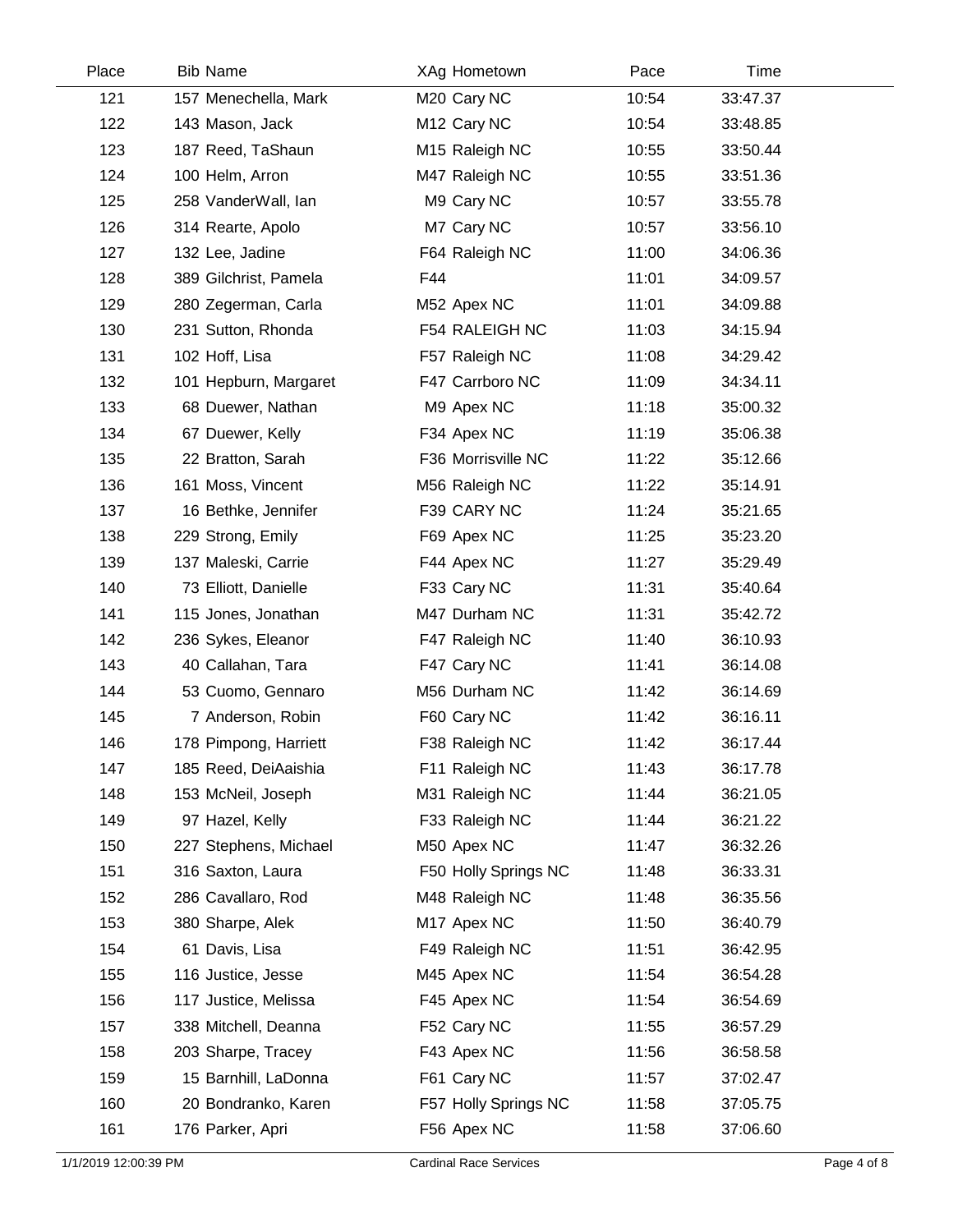| Place | <b>Bib Name</b>                | XAg Hometown         | Pace  | Time     |  |
|-------|--------------------------------|----------------------|-------|----------|--|
| 162   | 273 Wisdo, Ethan               | M7 Holly Springs NC  | 11:58 | 37:07.32 |  |
| 163   | 166 Myer, Jim                  | M63 Cary NC          | 12:00 | 37:13.38 |  |
| 164   | 162 Murphy, John               | M67 Sanford NC       | 12:03 | 37:21.14 |  |
| 165   | 369 Baricinas, Tanya           | F46 Cary NC          | 12:06 | 37:29.43 |  |
| 166   | 3 Allen, Jennifer              | F47 Chapel Hill NC   | 12:13 | 37:53.60 |  |
| 167   | 223 SooHoo, Jeffrey            | M47 Chapel Hill NC   | 12:14 | 37:53.87 |  |
| 168   | 224 SooHoo, Nicholas           | M6 Chapel Hill NC    | 12:14 | 37:54.41 |  |
| 169   | 104 Holt, Fred                 | M56 Cary NC          | 12:14 | 37:56.56 |  |
| 170   | 313 Rearte, Lyla               | F9 Cary NC           | 12:17 | 38:04.84 |  |
| 171   | 89 Greenspon, Michael          | M69 Cary NC          | 12:17 | 38:04.84 |  |
| 172   | 196 Ruppen, Mary Carol         | F62 Cary NC          | 12:20 | 38:14.33 |  |
| 173   | 371 Peterson, Cheryl           | F49 Apex NC          | 12:28 | 38:38.01 |  |
| 174   | 392 McCorey, Marcia            | F <sub>54</sub>      | 12:28 | 38:38.78 |  |
| 175   | 288 Cyrus, Glennette           | F50 Durham NC        | 12:28 | 38:38.83 |  |
| 176   | 292 Holt, Yolanda              | F51 Knightdale NC    | 12:28 | 38:39.40 |  |
| 177   | 386 Zhao, Ryan                 | M10                  | 12:36 | 39:03.27 |  |
| 178   | 78 Flicker, Scott              | M52 Raleigh NC       | 12:36 | 39:04.83 |  |
| 179   | 28 Broersma, Dexter            | M8 Cary NC           | 12:37 | 39:06.47 |  |
| 180   | 29 Broersma, Edwin             | M46 Cary NC          | 12:38 | 39:09.34 |  |
| 181   | 260 Viljoen, Wilma             | F60 Raleigh NC       | 12:41 | 39:17.65 |  |
| 182   | 225 Springall, Deanna          | F65 Cary NC          | 12:43 | 39:26.54 |  |
| 183   | 139 Mason, Adam                | M39 Cary NC          | 12:44 | 39:29.33 |  |
| 184   | 135 Li Shih, May               | F43 Apex NC          | 12:48 | 39:41.85 |  |
| 185   | 384 Tu, Jenny                  | F45 Cary NC          | 12:48 | 39:42.07 |  |
| 186   | 58 Darwish, Salem              | M9 Cary NC           | 12:54 | 39:59.36 |  |
| 187   | 5 Anderson, Fiona              | F11 Apex NC          | 12:54 | 40:00.35 |  |
| 188   | 226 Staubin, Shelley           | F50 Knightdale NC    | 12:54 | 40:00.36 |  |
| 189   | 282 Zevallos, Janet            | F40 Cary NC          | 12:55 | 40:01.45 |  |
| 190   | 106 Hunt-Broersma, Jacky       | F43 Cary NC          | 12:56 | 40:05.60 |  |
| 191   | 91 Harris, Amanda              | F31 Morrisville NC   | 12:56 | 40:06.09 |  |
| 192   | 30 Broersma, Eliza             | F6 Cary NC           | 12:56 | 40:06.20 |  |
| 193   | 249 Tyler, Nicole              | F40 Apex NC          | 12:56 | 40:06.59 |  |
| 194   | 63 DeRose, Eugene              | M62 Apex NC          | 12:57 | 40:08.54 |  |
| 195   | 333 Bashaw, Laura              | F58 Cary NC          | 12:57 | 40:08.71 |  |
| 196   | 6 Anderson, Kerrianne          | F45 Apex NC          | 12:57 | 40:08.93 |  |
| 197   | 345 Bonaduce-Dresler, Anna Rit | F52 Apex NC          | 13:00 | 40:18.15 |  |
| 198   | 269 Williams, Karen            | F36 Fuquay-Varina NC | 13:04 | 40:29.65 |  |
| 199   | 183 Rauscher, Joshua           | M38 Cary NC          | 13:04 | 40:31.43 |  |
| 200   | 304 Swain, Cullen              | M10 CARY NC          | 13:04 | 40:31.82 |  |
| 201   | 184 Rauscher, Nathaniel        | M8 Cary NC           | 13:05 | 40:32.11 |  |
| 202   | 307 Swain, Richard             | M43 CARY NC          | 13:05 | 40:33.01 |  |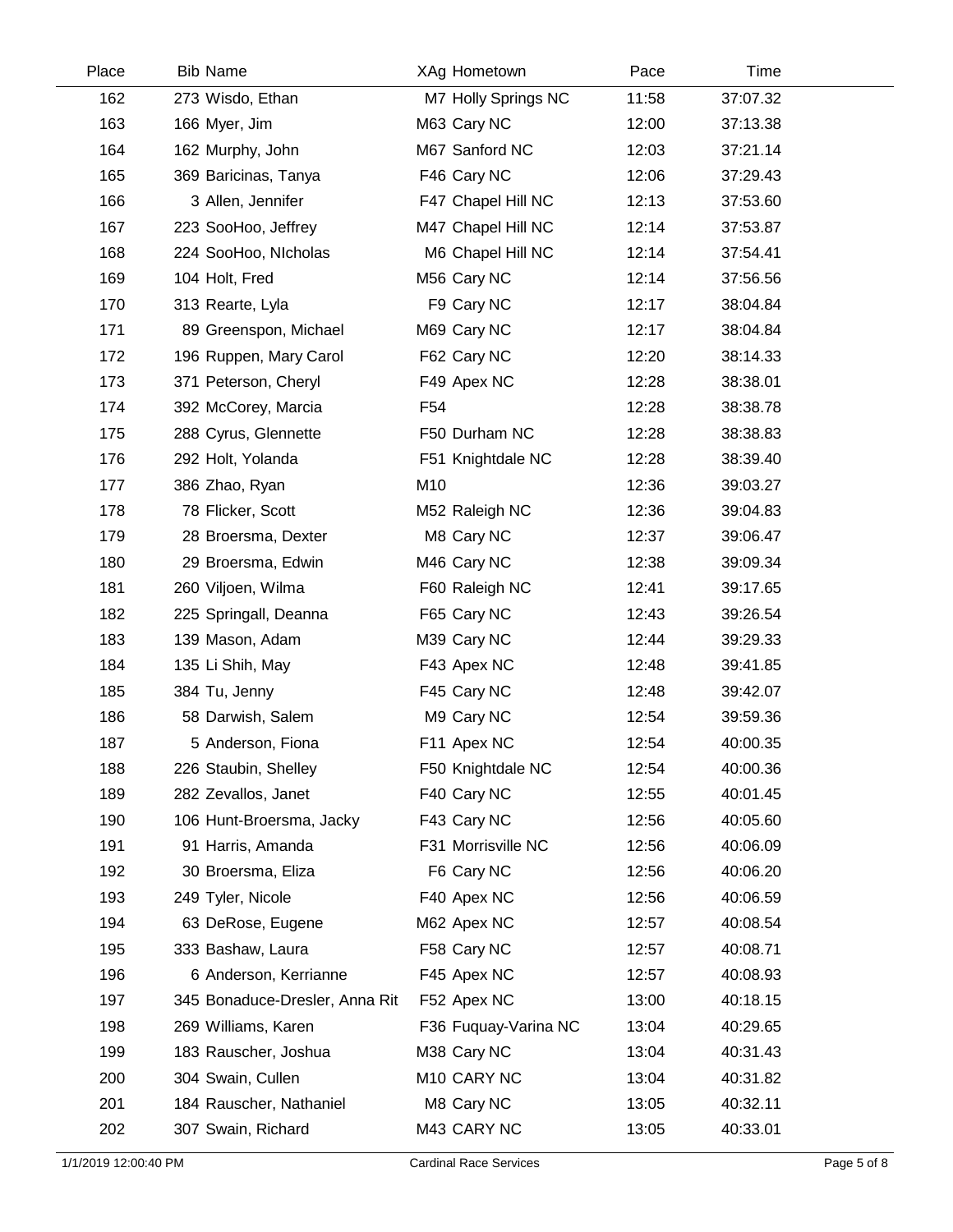| Place | <b>Bib Name</b>             | XAg Hometown            | Pace  | Time     |  |
|-------|-----------------------------|-------------------------|-------|----------|--|
| 203   | 163 Murphy, Tammy           | F60 Willow Spring NC    | 13:06 | 40:35.15 |  |
| 204   | 131 Laurenceau, Jennifer    | F44 Raleigh NC          | 13:06 | 40:36.10 |  |
| 205   | 108 Hunter, Thomas          | M44 Cary NC             | 13:06 | 40:37.14 |  |
| 206   | 349 Hunter, Xzavier         | M <sub>2</sub> Cary NC  | 13:07 | 40:38.59 |  |
| 207   | 107 Hunter, Jamila          | F38 Cary NC             | 13:07 | 40:38.96 |  |
| 208   | 298 McCue, Colleen          | F55 Cary NC             | 13:07 | 40:39.58 |  |
| 209   | 50 Coles, Stephanie         | F57 Fuquay-Varina NC    | 13:14 | 41:01.28 |  |
| 210   | 149 McKenzie, Tiffany       | F43 Apex NC             | 13:19 | 41:17.21 |  |
| 211   | 246 Turner, Melissa         | F45 WAKE FOREST N       | 13:21 | 41:24.45 |  |
| 212   | 388 Flood, Chena            | F43                     | 13:23 | 41:28.25 |  |
| 213   | 177 Pearcy, Ralph           | M71 Raleigh NC          | 13:26 | 41:37.55 |  |
| 214   | 72 Easterling, Michael      | M50 Cary NC             | 13:27 | 41:41.04 |  |
| 215   | 71 Easterling, Karen        | F49 Cary NC             | 13:27 | 41:41.46 |  |
| 216   | 285 Cavallaro, Deyanira     | F50 Raleigh NC          | 13:30 | 41:52.03 |  |
| 217   | 201 Schreier, Mary          | F37 Cary NC             | 13:35 | 42:05.58 |  |
| 218   | 206 Shefer, Sunny           | M <sub>10</sub> Cary NC | 13:37 | 42:13.33 |  |
| 219   | 205 Shefer, Shirly          | F45 Cary NC             | 13:37 | 42:14.10 |  |
| 220   | 141 Mason, Bennett          | M5 Cary NC              | 13:48 | 42:47.41 |  |
| 221   | 142 Mason, Henry            | M3 Cary NC              | 13:50 | 42:53.94 |  |
| 222   | 140 Mason, Amanda           | F40 Cary NC             | 13:50 | 42:54.54 |  |
| 223   | 81 Fulton, Savannah         | F29 Cary NC             | 13:51 | 42:55.86 |  |
| 224   | 289 Davis, Ewana            | F55 Raleigh NC          | 14:05 | 43:39.64 |  |
| 225   | 379 Gibbs, LaKenya          | F46 Durham NC           | 14:07 | 43:45.58 |  |
| 226   | 342 MARSH, MARIEBETH        | F41 Durham NC           | 14:07 | 43:46.57 |  |
| 227   | 204 Shaw, Lekesha           | F40 Raleigh NC          | 14:09 | 43:50.42 |  |
| 228   | 86 Golovashkin, Erwin       | M12 Holly Springs NC    | 14:13 | 44:03.59 |  |
| 229   | 25 Brewer, Tracy            | F38 Cary NC             | 14:13 | 44:05.76 |  |
| 230   | 48 Clanton, Gregory         | M50 Raleigh NC          | 14:15 | 44:10.39 |  |
| 231   | 60 Davis, Kellye            | F43 Raleigh NC          | 14:15 | 44:10.74 |  |
| 232   | 283 Berryman, Tina          | F56 Raleigh NC          | 14:16 | 44:12.27 |  |
| 233   | 294 Lord, Colin             | M <sub>10</sub> Cary NC | 14:16 | 44:14.17 |  |
| 234   | 297 Lord, Paul              | M50 Cary NC             | 14:16 | 44:14.42 |  |
| 235   | 330 Smith, Roderick         | M49 Cary NC             | 14:18 | 44:18.96 |  |
| 236   | 390 Easterling, Vonda       | F47                     | 14:22 | 44:31.34 |  |
| 237   | 256 VanderWall, Elle        | F8 Cary NC              | 14:26 | 44:45.61 |  |
| 238   | 315 Rearte, Ruby            | F5 Cary NC              | 14:36 | 45:16.10 |  |
| 239   | 264 Widener-Reynolds, Jamey | F55 Apex NC             | 14:40 | 45:27.77 |  |
| 240   | 364 Anderson, Kim           | F55 Raleigh NC          | 14:40 | 45:28.56 |  |
| 241   | 387 Zhao, Calvin            | M47 Cary NC             | 14:44 | 45:40.10 |  |
| 242   | 385 Zhao, Katie             | F <sub>12</sub>         | 14:45 | 45:43.76 |  |
| 243   | 193 Ross, Camden            | M12 Raleigh NC          | 14:45 | 45:44.21 |  |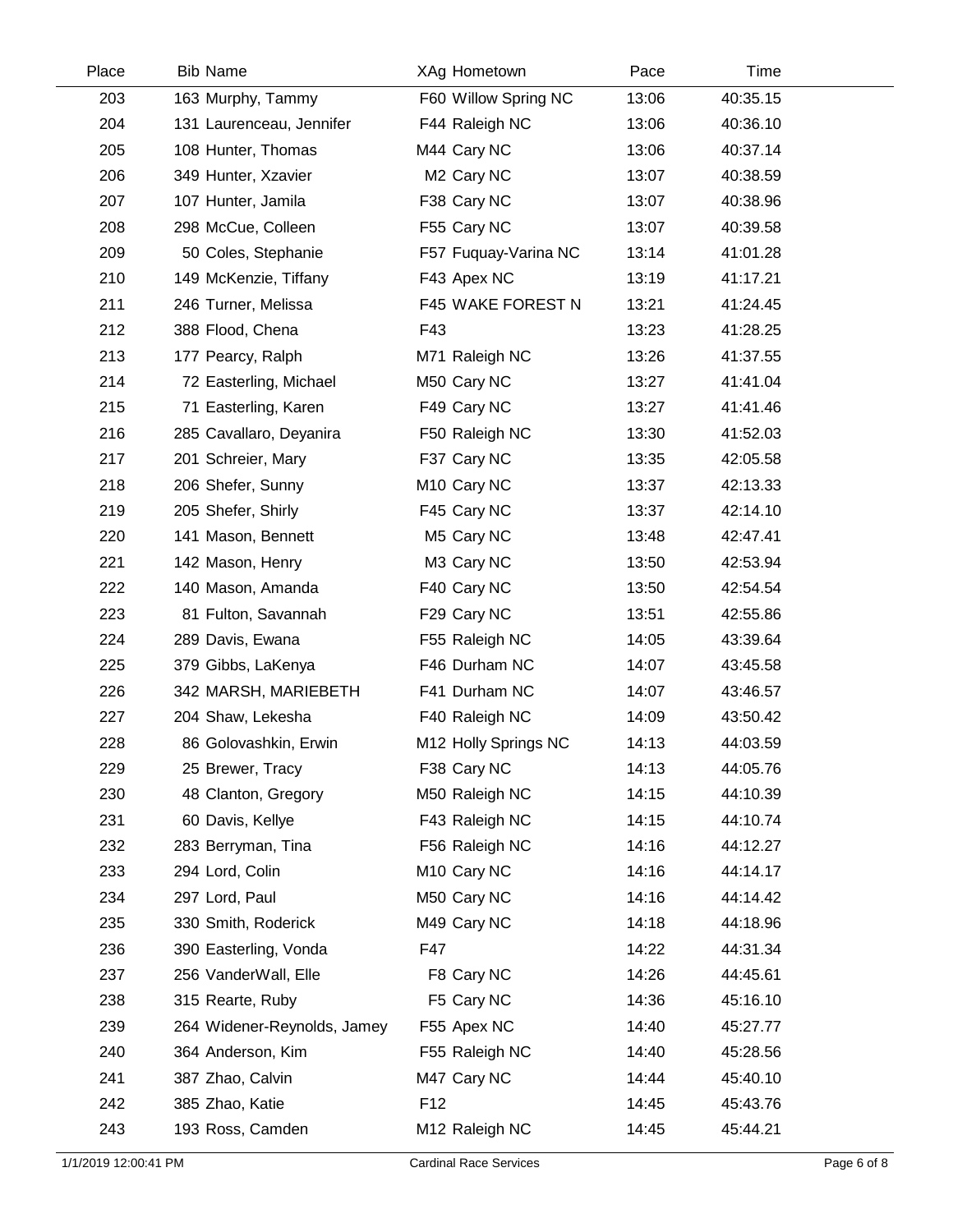| Place | <b>Bib Name</b>               | XAg Hometown            | Pace  | Time     |  |
|-------|-------------------------------|-------------------------|-------|----------|--|
| 244   | 295 Lord, Evan                | M9 Cary NC              | 14:45 | 45:44.69 |  |
| 245   | 195 Ross, John                | M47 Raleigh NC          | 14:45 | 45:44.95 |  |
| 246   | 296 Lord, Lisa                | F48 Cary NC             | 14:48 | 45:51.44 |  |
| 247   | 4 ALLEYNE, ANN MARIE          | F51 Cary NC             | 14:49 | 45:57.03 |  |
| 248   | 212 Singletary, Cohen         | M <sub>11</sub> Apex NC | 14:50 | 45:59.15 |  |
| 249   | 56 Darwish, Noah              | M9 Cary NC              | 14:51 | 46:01.05 |  |
| 250   | 376 Fernandez, April          | F47 Wendell NC          | 14:53 | 46:06.87 |  |
| 251   | 299 Micena, Dawn              | F55 Apex NC             | 14:57 | 46:20.80 |  |
| 252   | 38 Burnham, Madison           | F9 Holly Springs NC     | 15:10 | 47:02.05 |  |
| 253   | 37 Burnham, Lisa              | F43 Holly Springs NC    | 15:10 | 47:02.12 |  |
| 254   | 327 Glover-Smith, Garla       | F49 Cary NC             | 15:15 | 47:15.43 |  |
| 255   | 326 Smith, Nyla               | F <sub>19</sub> Cary NC | 15:15 | 47:16.13 |  |
| 256   | 31 Brown, Kevin W.            | M46 Creedmoor NC        | 15:16 | 47:19.91 |  |
| 257   | 300 Rush, Shawnna             | F51 Cary NC             | 15:21 | 47:34.47 |  |
| 258   | 57 Darwish, Rose              | F9 Cary NC              | 15:30 | 48:03.06 |  |
| 259   | 275 Yarborough-Trotman, Yevet | F48 Clayton NC          | 15:36 | 48:21.19 |  |
| 260   | 51 Colon, Maribel             | F54 Cary NC             | 15:37 | 48:25.97 |  |
| 261   | 79 Frantz, Missy              | F57 RALEIGH NC          | 15:38 | 48:26.59 |  |
| 262   | 127 Kolzow, Timothy           | M3 Raleigh NC           | 15:38 | 48:27.86 |  |
| 263   | 124 Kolzow, Carla             | F34 Raleigh NC          | 15:38 | 48:28.61 |  |
| 264   | 126 Kolzow, Tim               | M38 Raleigh NC          | 15:38 | 48:28.89 |  |
| 265   | 125 Kolzow, Evelyn            | F4 Raleigh NC           | 15:38 | 48:29.07 |  |
| 266   | 85 Goldberg, Meaghan          | F33 Cary NC             | 15:43 | 48:44.72 |  |
| 267   | 113 Johnson, Alice            | F55 Cary NC             | 15:48 | 48:58.24 |  |
| 268   | 352 Ward, Lucy                | F48 Apex NC             | 15:49 | 49:01.28 |  |
| 269   | 93 Hatcher, Diane             | F55 Cary NC             | 15:55 | 49:21.82 |  |
| 270   | 54 Cuomo, Stephanie           | F55 Durham NC           | 15:56 | 49:24.31 |  |
| 271   | 179 Poston, Rickie            | M61 Fuquay-Varina NC    | 16:03 | 49:44.71 |  |
| 272   | 305 Swain, Henry              | M7 CARY NC              | 16:07 | 49:58.15 |  |
| 273   | 306 Swain, Rebekah            | F44 CARY NC             | 16:08 | 49:59.69 |  |
| 274   | 186 Reed, Keeshane            | F18 Knightdale NC       | 16:20 | 50:38.11 |  |
| 275   | 188 Reed, William             | M52 Knightdale NC       | 16:20 | 50:38.82 |  |
| 276   | 272 Wisdo, Claire             | F10 Holly Springs NC    | 16:21 | 50:42.13 |  |
| 277   | 274 Wisdo, Jennifer           | F41 Holly Springs NC    | 16:22 | 50:43.10 |  |
| 278   | 17 Bethke, Kathy              | F67 CARY NC             | 16:32 | 51:14.30 |  |
| 279   | 276 Young, Callie             | F8 Raleigh NC           | 16:41 | 51:42.78 |  |
| 280   | 278 Young, Leslie             | F37 Raleigh NC          | 16:42 | 51:44.81 |  |
| 281   | 220 Smith, Princess           | F58 Apex NC             | 16:42 | 51:46.97 |  |
| 282   | 238 Thompson, Mary            | F60 Raleigh NC          | 16:44 | 51:52.70 |  |
| 283   | 83 Gary, Cynthia              | F45 Raleigh NC          | 16:59 | 52:38.60 |  |
| 284   | 347 Harris, LaTonya           | F46 Creedmoor NC        | 17:12 | 53:19.82 |  |